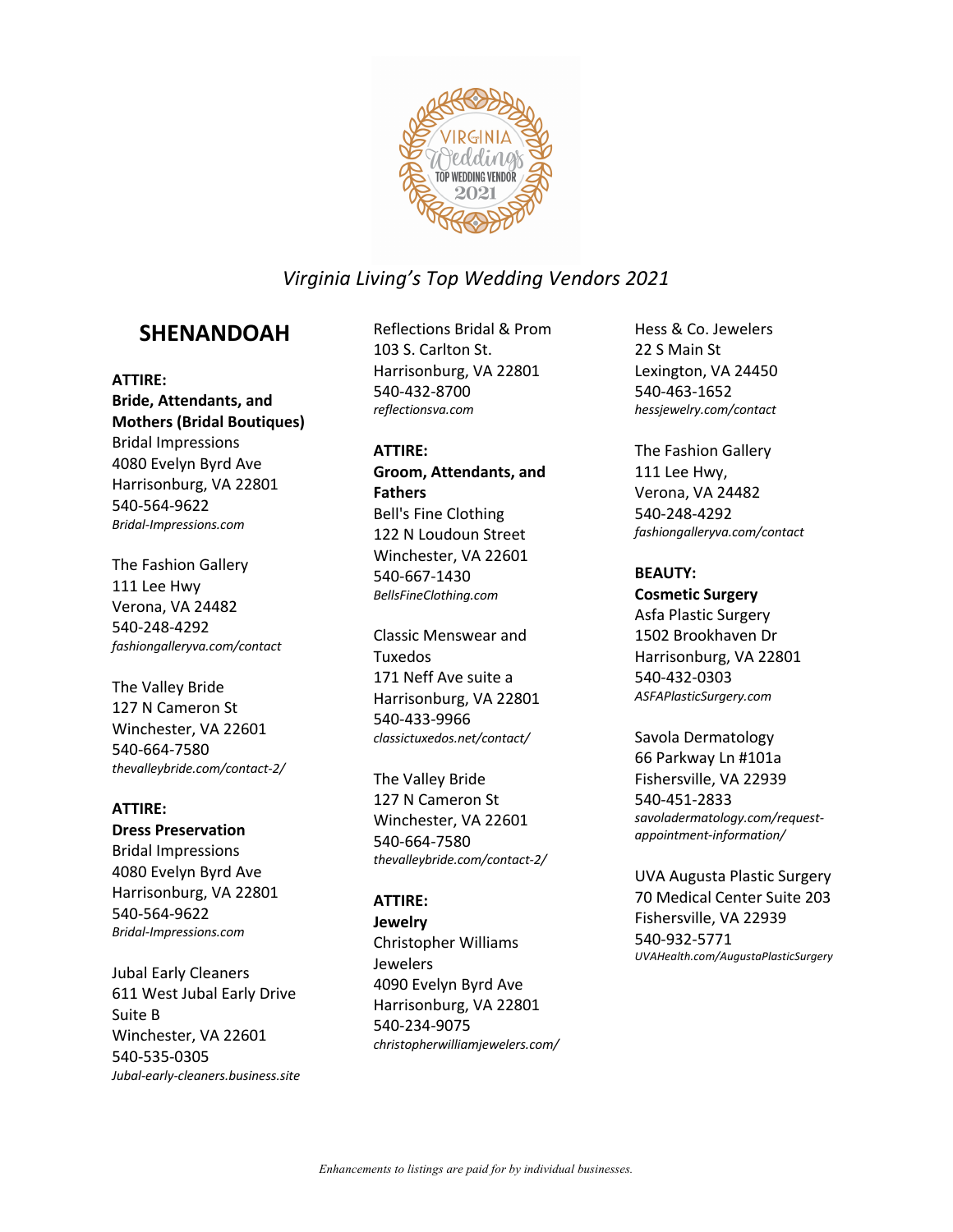

### **BEAUTY:**

**Dentistry and Whitening** Dental Health Associates Five locations 540-248-2500 *mydentalhealthassociates.com/*

Jeffrey S. Burns DDS 9626 S Congress St New Market, VA 22844 540-740-8937 *jeffreyburns.com/*

Winchester Oral Surgery Center 1010 Amherst Street Winchester, VA 22601 540-504-7300 *WinchesterOralSurgeryCenter.com*

## **BEAUTY:**

**Dermatologists** UVA Dermatology Waynesboro 2014 Goose Creek Rd. Suite 116

Waynesboro, VA 22980 540-949-6934 *blueridgedermatology.org/*

Harrisonburg Dermatology 2062 Pro Pointe Lane Harrisonburg, VA 22801 540-433-8700 *HarrisonburgDermatology.com*

Savola Dermatology 66 Parkway Ln #101a Fishersville, VA 22939 540-451-2833 *savoladermatology.com/requestappointment-information/*

#### **BEAUTY:**

**Hair and MakeUp** Aesthete Organic Spa 322 N New St Staunton, VA 24401 540-280-6642 *facebook.com/aestheteorganicspa/*

Ash Hair Design 2513 Jefferson Hwy Waynesboro, VA 22980 540-942-2747 *facebook.com/pages/category/Hair -Salon/ASH-Hair-Design-110121747039900/*

Lydia J. Designs 1007 Harper Valley Rd Luray, VA 22835 540-742-4604 *lydiajdesigns.com/*

### **BEAUTY:**

**Manicures and Pedicures** Aesthete Organic Spa 322 N New St Staunton, VA 24401 540-280-6642 *facebook.com/aestheteorganicspa/*

Blossom Spas 600 University Blvd Harrisonburg, VA 22801 540-217-2194 *facebook.com/BlossomSpaServices*

Breezy Hill Day Spa 1220 N Augusta St Staunton, VA 24401 540-886-0887 *breezyhilldayspa.com/*

#### **BEAUTY:**

**Men's grooming/Barber Shops** Omar's Hair Salon and Barber Shop 130 University Blvd Harrisonburg, VA 22801 540-282-2575 *omarsbarbershop.com/*

The Barber Lounge 3223 Valley Pike Winchester, VA 22602 540-532-4756 *square.site/book/X7RR1EBQ5JB5Z/t he-barber-lounge-winchester-va*

The Studio Hair Salon & Day Spa 353 Neff Ave. Harrisonburg, VA 22801 540-434-8188 *TheStudioHairSalon.com*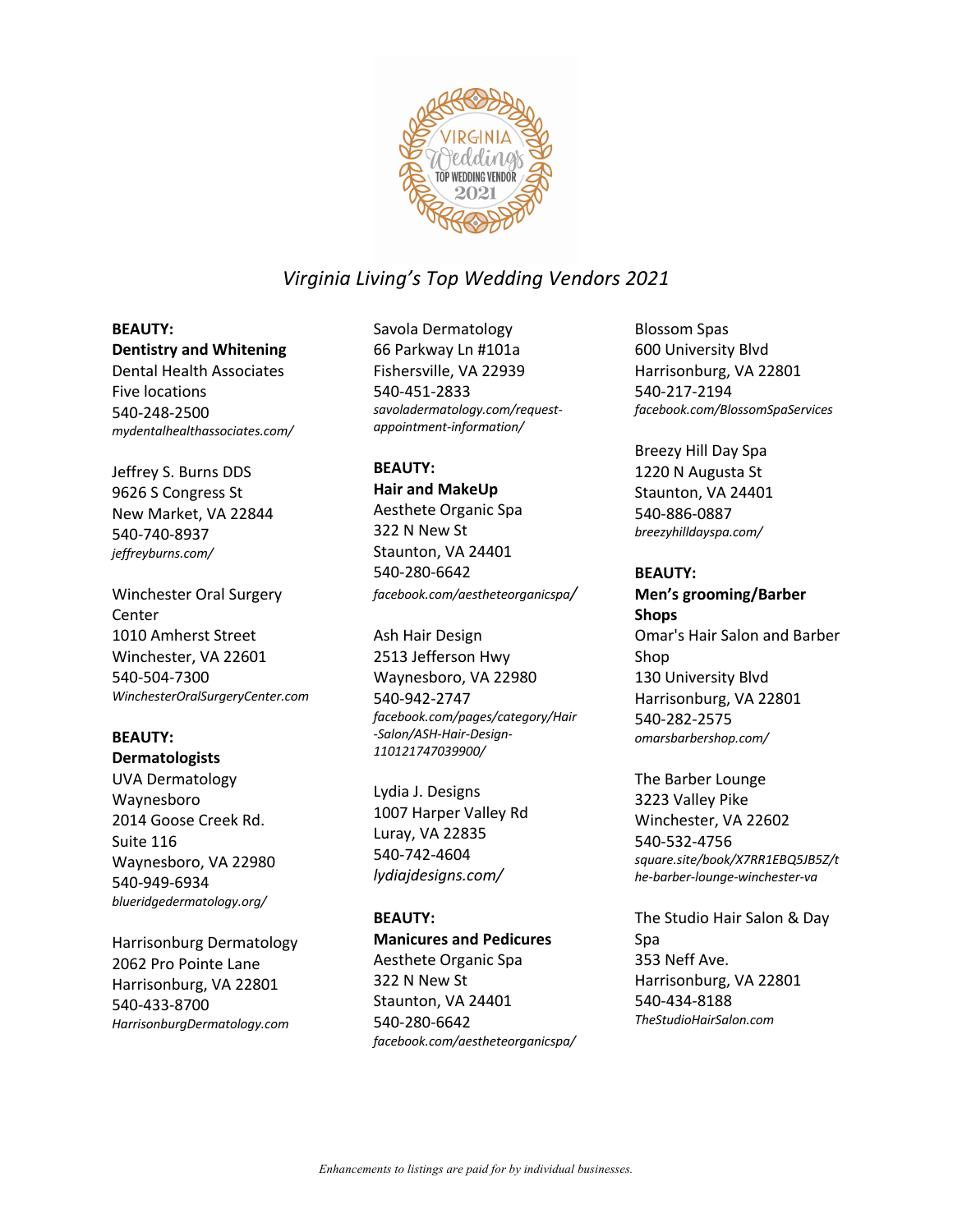

## **BEAUTY:**

**Tanning** Beachbum Tanning & Airbrush Salon 1645 Reservoir Road, Suite 115 Harrisonburg, VA 22801 540-438-8266 *beachbum.com/*

#### Gossip Salon

26 Weems Lane Winchester, VA 22601 540-667-8800 *gossipsalon.com/*

Tangles Day Spa 2040 Deyerle Ave. Suite 110 Harrisonburg, VA 22801 540-432-5544 *tanglesdayspa.net/*

## **EVENT VENDORS:**

**Dance Lessons** Dance & Company 115 South Main Street Harrisonburg, VA 22801 540-810-3631 *dancenco.com/*

Staunton Academy of Ballet 105 N Augusta St Staunton, VA 24401 540-886-9355 *stauntonacademyofballet.com/*

Valley Dance Theatre 1744 Englewood Dr Staunton, VA 24401 540-213-3908 *valleydancetheatre.net/*

### **EVENT VENDORS: Entertainment: Photo booth rentals, artists, etc.** Queen City Photography 12 Byers St Staunton, VA 24401 540-292-8188 *queencityphoto.com/*

Silly Shotz 357 Windigrove Drive Waynesboro, VA 22980 540-470-0928 *sillyshotzphotobooth.com/*

True Photo Booth Rental Staunton, VA 804-404-5488 *truecolorphotobooth.com/*

#### **EVENT VENDORS: Florist**

Honey Bee's Florist **Honey Bee's Florist** 2211 N Augusta Street 2211 N Augusta Street Staunton, VA 24401 Staunton, VA 24401 540-887-1221 540-887-1221 *HoneyBeesFlorist.com HoneyBeesFlorist.com*

University Florist 165 S Main St Lexington, VA 24450 540-463-6080 *universityfloristlexva.com/*

Vivian's Flower Shop 47 W. Main St Luray, VA 22835 540-743-5420 *vivianslurayva.com/*

#### **EVENT VENDORS: Lighting**

Central Virginia Rental 2482 Jefferson Hwy Waynesboro, VA 22980 540-943-1979 *cvrrental.com/*

### **EVENT VENDORS:**

**Music: Ceremony** Debbi Stephenson, Flutist and Pianist 3772 Meadowdale Rd Monterey, VA 24465 540-468-2440

Melodious Strings **Melodious Strings** Harrisonburg, VA Harrisonburg, VA 703-991-6149 703-991-6149 *MelodiousStrings.com MelodiousStrings.com*

Steve Gregory DJ MC Harrisonburg, VA 540-421-2528 *SteveGregoryDJ.com*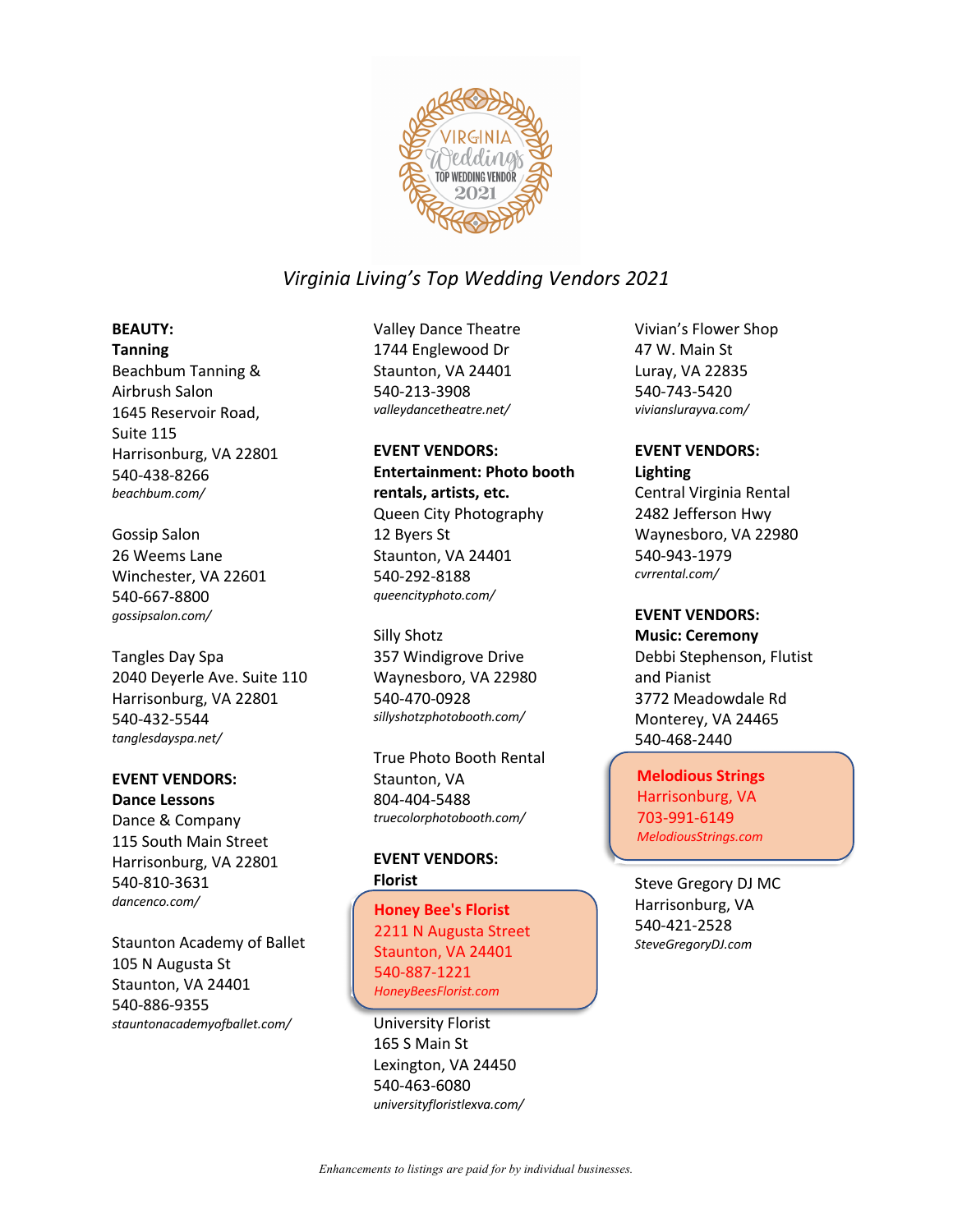

#### **EVENT VENDORS:**

**Music: DJs** Event XTC 4552 Morris Mill Rd Swoope, VA 24479 540-292-9368 *eventxtc.com*

It's Contagious Vibes Staunton, VA 540-292-8216 *Facebook.com/itscontagiousvibes/*

King Studios DJ Services 480 Pleasant Grove Road Staunton, VA 24401 540-578-0292 *DJYourWedding.com*

### **EVENT VENDORS:**

**Music: Live Bands** Helgamite Rileyville, VA *helgamite.bandcamp.com/* 

Me & Martha Swoope, VA 540-209-3540 *meandmartha.info/*

The Bloom Trio Harrisonburg, VA *thebloomtrio.com/*

# **EVENT VENDORS:**

**Photographers** Austin & Austin Photography Buchanan, VA *austinaustinphotography.com/*

C. King Media 116 Cole St Luray, VA 22835 540-742-7512 *ckingmedia.com/*

Miscellaneous Media Photography Staunton, VA *miscellaneousmediaphotography.com/*

### **EVENT VENDORS:**

**Rentals (tables, chairs, tents, glassware, etc.)** Grand Event Center 1625 Berryville Pike Winchester, VA 22603 540-667-1400 *grandeventcenter.net/*

Stover Hall 1381 US Hwy Business, 340 Luray, VA 22835 540-742-1703 *stoverhall.com*

Valley Heirlooms Mt. Crawford, VA 540-234-0251 *valleyheirlooms.com/*

## **EVENT VENDORS:**

**Videographers** Butler Films Elkton, VA 22827 540-947-1770 *Weddings.ButlerFilms.pro*

C. King Media 116 Cole St Luray, VA 22835 540-742-7512 *ckingmedia.com/*

Yev Studios Harrisonburg, VA 540-246-8314 *yevstudios.com/*

**FOOD: Cakes and Desserts** Bijou's Sweet Treats Luray, Va, VA 540-244-0341 *bijoussweettreats.com/*

Buttercream Dreams 87 Bluestone Dr Weyers Cave, VA 24486 540-234-0058 *facebook.com/Buttercream-Dreams-LLC-103438683048182/*

Pronto Caffe & Gelateria (Pronto Via) 26 S Main St Lexington, VA 24450 540-464-1472 *prontogelateria.com/*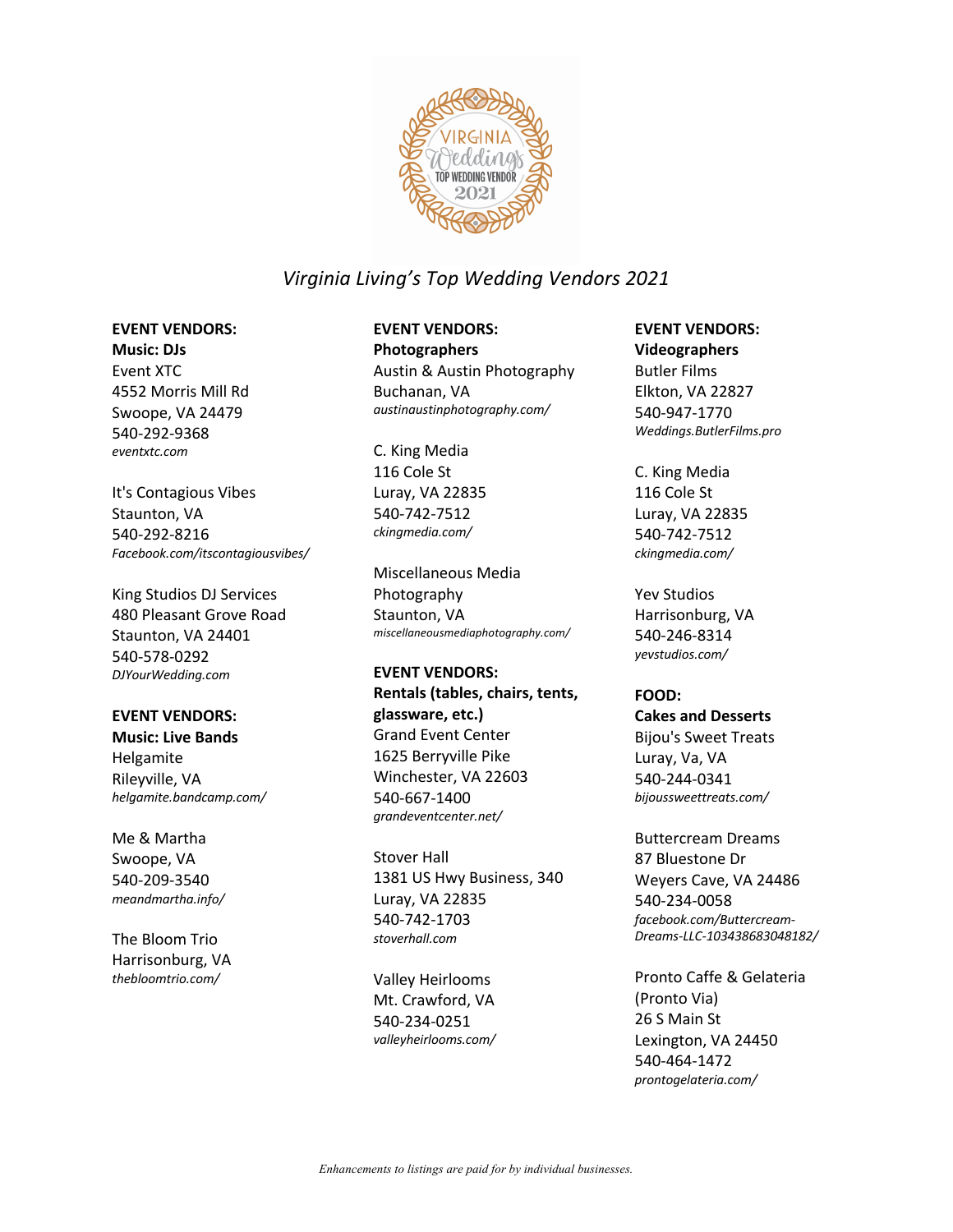

#### **FOOD: Catering**

## CHEFS Catering **CHEFS Catering**

302 Stoneridge Lane 302 Stoneridge Lane Lexington, VA 24450 Lexington, VA 24450 540-462-7182 540-462-7182 *StoneRidgeCatering.com StoneRidgeCatering.com*

Hogback Mountain BBQ Catering 296 Huffman Lane Fairfield, VA 24435 540-348-3123 *HogbackBBQCatering.com*

Main Street Bakery & Catering 127 E Main St Luray, VA 22835 540-743-6909 *mainstreetbakery-catering.com/*

### **FOOD:**

**Food Trucks** Gloria's Pupuseria 300 N Central Ave Staunton, VA 24401 540-280-1142 *gloriaspupuseria.com/*

Hogback Mountain BBQ Catering 296 Huffman Lane Fairfield, VA 24435 540-348-3123 *HogbackBBQCatering.com*

Pronto Caffe & Gelateria (Pronto Via) 26 S Main St Lexington, VA 24450 540-464-1472 *prontogelateria.com/*

**HONEYMOON: Local Destinations** On Sunny Slope Farm 1000 Erickson Ave Harrisonburg, VA 22801 540-830-5400 *onsunnyslopefarm.com/*

Shadow Mountain Escape **Shadow Mountain Escape** 1132 Jewell Hollow Rd 1132 Jewell Hollow Rd Luray, VA 22835 Luray, VA 22835 540-843-0584 540-843-0584 *shadowmountainescape.com/ shadowmountainescape.com*

South Court Inn 160 S Court St Luray, VA 22835 540-843-0980 *southcourtinn.com/*

## **HONEYMOON:**

**Travel Consultants** Alpha Voyages Travel 158 Front Royal Pike Suite 104 Winchester, VA 22602 540-662-6279 *alphavoyagesinc.com/*

Earman & Associates Travel 1587 Port Republic Road Harrisonburg, VA 24343 540-442-1111 *earmantravel.com/*

Passages Travel 9 S Charles St Front Royal, VA 22630 540-636-1402 *passagestravel.com/*

### **PAPER GOODS:**

**Calligraphy and Hand Lettering** Literary Calligraphy Susan Loy 5326 White House Rd Moneta, VA 24121 540-297-7938 *literarycalligraphy.com/*

## **TRANSPORTATION:**

**Limousines** Blue Ridge Limousines 1501 New Hope Rd Staunton, VA 24401 540-448-2618 *brlimos.com/*

Custom Transportation Inc 4550 Early Road Harrisonburg, VA 22801 540-436-0600 *customtransportation.net/*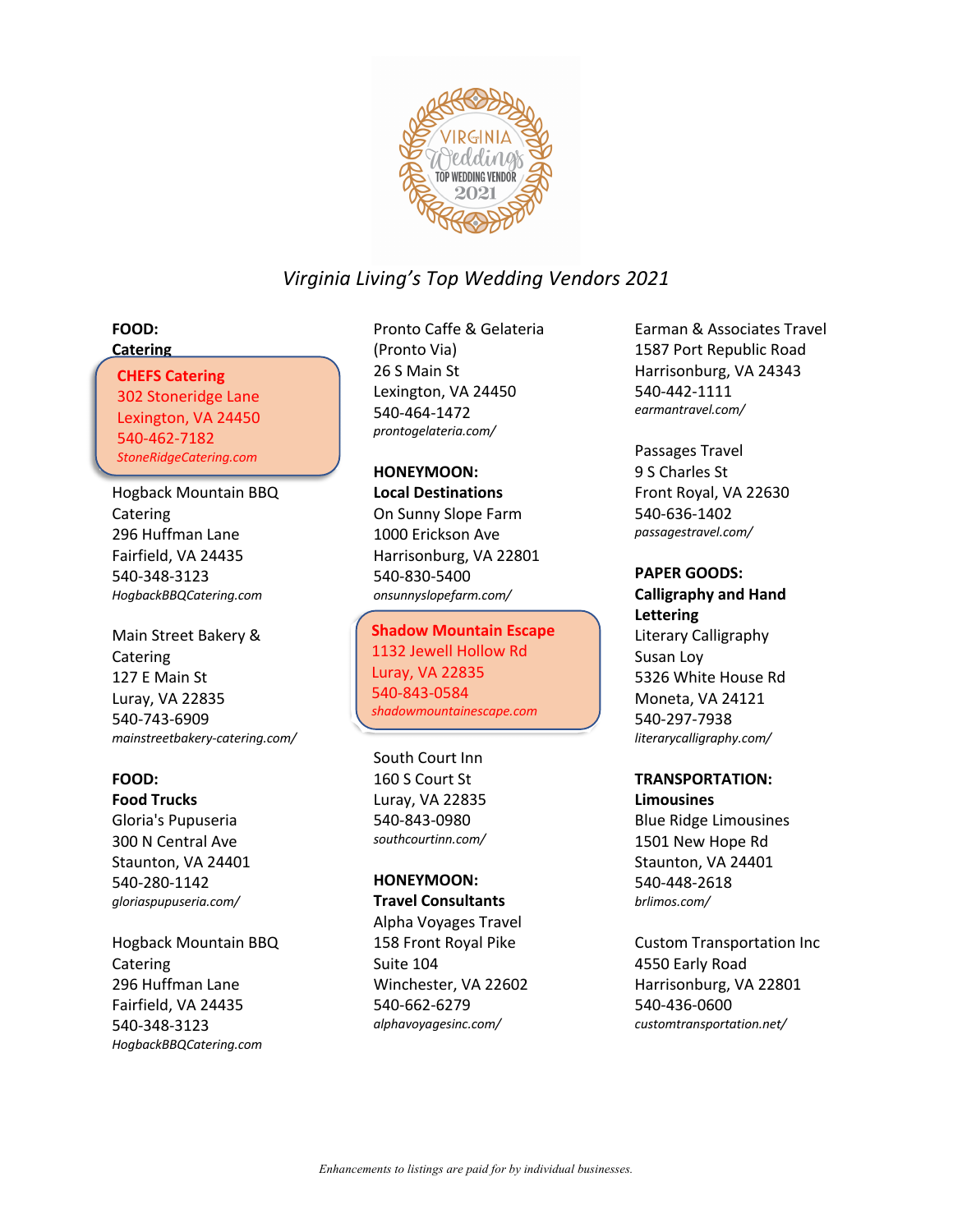

Over the Top Limousine 640 Airport Road Winchester, VA 22602 540-667-8303 *OverTheTopLimousine.com*

## **TRANSPORTATION:**

#### **Unique Rides**

Circle M Carriages 4204 Happy Valley Road Keezletown, VA 22832 540-269-2697 *facebook.com/circlemcarriages/*

### Lexington Carriage Company **Lexington Carriage Company** PO Box 1242 PO Box 1242 Lexington, VA 24450 Lexington, VA 24450 540-463-5647 540-463-5647 *LexCarriage.com LexCarriage.com*

Shenandoah Carriage Company Front Royal, VA 22802 540-635-7745 *www.shenandoahcarriage.com*

### **VENUES:**

**All Inclusive** Gaie Lea 267 Bells Ln Staunton, VA 24401 540-292-5435 *gaielea.com/*

Irvine Estate 455 Lonesome Dove Trail Lexington, VA 24450 540-464-4004 *housemountaininn.com/*

Stover Hall 1381 US Hwy Business, 340 Luray, VA 22835 540-742-1703 *stoverhall.com/*

**VENUES: Art Galleries** CoArt Gallery 22 W Beverley St Staunton, VA 22401 540-886-0737 *coartgallery.com/*

Duke Hall Gallery of Fine Art at JMU 820 South Main Street, MSC 7102 Harrisonburg, VA 22807 540-568-6918 *JMU.edu*

Warehouse Art Gallery 15 Campbell St Luray, VA 22835 540-843-0200 *warehouseartgallery.com/*

### **VENUES:**

**Bachelor Parties** Basic City Beer Co. 1010 E Main St Waynesboro, VA 22980 540-943-1010 *basiccitybeer.com*

Gaie Lea 267 Bells Ln Staunton, VA 24401 540-292-5435 *gaielea.com/*

Hawksbill Brewing Co. 22 Zerkel St Luray, VA 22835 540-860-5608 *hawksbillbrewing.com/*

### **VENUES:**

**Bachelorette Parties** Castle Vineyards 2150 Mims Rd, Luray, VA 22835 571-283-7150 *castlevineyardsva.com/*

Gaie Lea 267 Bells Ln Staunton, VA 24401 540-292-5435 *gaielea.com/*

The Seclusion 425 Seclusion Lane Lexington, VA 24450 540-464-3575 *TheSeclusion.com*

**VENUES: Barns and Farms** Stover Hall 1381 US Hwy Business, 340 Luray, VA 22835 540-742-1703 *stoverhall.com/*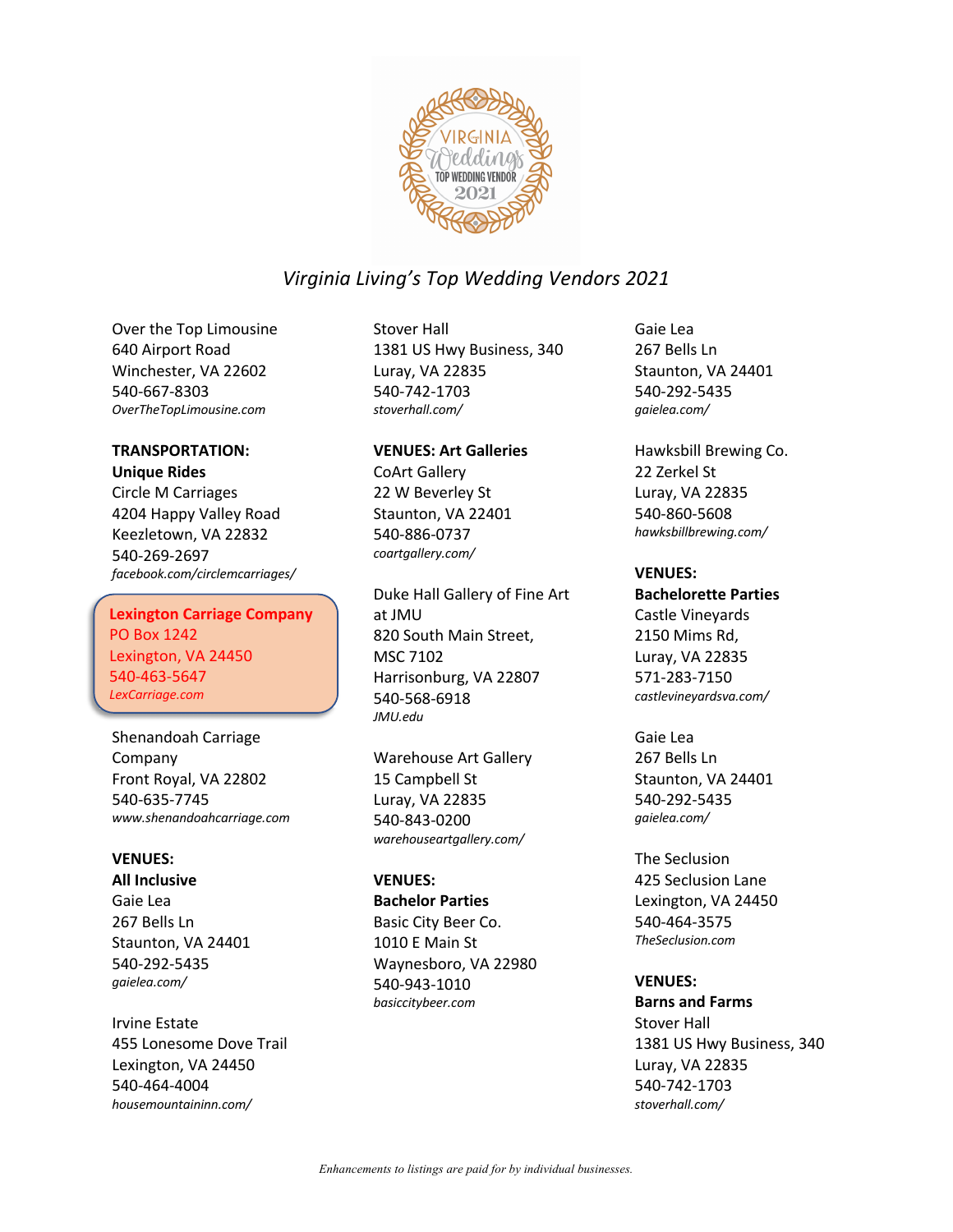

The Seclusion 425 Seclusion Lane Lexington, VA 24450 540-464-3575 *TheSeclusion.com*

Valley Mills Farm 1808 Parkersburg Turnpike Swoope, VA 24479 540-337-6209 *valleymillsfarm.com/*

### **VENUES:**

**Bed and Breakfasts**

Piney Hill Bed & Breakfast 1048 Piney Hill Rd Luray, VA 22835 540-860-8470 *pineyhillbandb.com/*

South Court Inn 160 S Court St Luray, VA 22835 540-843-0980 *southcourtinn.com/*

The Inn at Gristmill Square and Waterwheel Restaurant 118 Old Germantown Rd, Warm Springs, VA 24484 540-839-2231 *gristmillsquare.com/*

## **VENUES:**

**Bridal Showers** Gaie Lea 267 Bells Ln Staunton, VA 24401 540-292-5435 *gaielea.com/*

Stover Hall 1381 US Hwy Business, 340 Luray, VA 22835 540-742-1703 *stoverhall.com/*

The Georges 11 N Main St Lexington, VA 24450 540-463-2500 *thegeorges.com/*

#### **VENUES:**

**Budget Friendly** Hawksbill Brewing Co. 22 Zerkel St Luray, VA 22835 540-860-5608 *hawksbillbrewing.com/*

On Sunny Slope Farm 1000 Erickson Ave Harrisonburg, VA 22801 540-830-5400 *OnSunnySlopeFarm.com*

Shenandoah Woods 181 Log Cabin Dr Stanley, VA 22851 540-999-1564 *shenandoahwoods.com/* Stover Hall 1381 US Hwy Business, 340 Luray, VA 22835 540-742-1703 *stoverhall.com/*

#### **VENUES: Elopements**

## CrossKeys Vineyards **CrossKeys Vineyards** 6011 E Timber Ridge Road 6011 E Timber Ridge Road Mt. Crawford, VA 22841 Mt. Crawford, VA 22841 540-234-0505 540-234-0505 *CrossKeysVineyards.com CrossKeysVineyards.com*

Stover Hall 1381 US Hwy Business, 340 Luray, VA 22835 540-742-1703 *stoverhall.com/*

The Georges 11 N Main St Lexington, VA 24450 540-463-2500 *thegeorges.com/*

#### **VENUES:**

#### **Gardens and Plantations**

Edith J. Carrier Arboretum - James Madison University 780 University Blvd Harrisonburg, VA 22807 540-568-3194 *jmu.edu/arboretum/*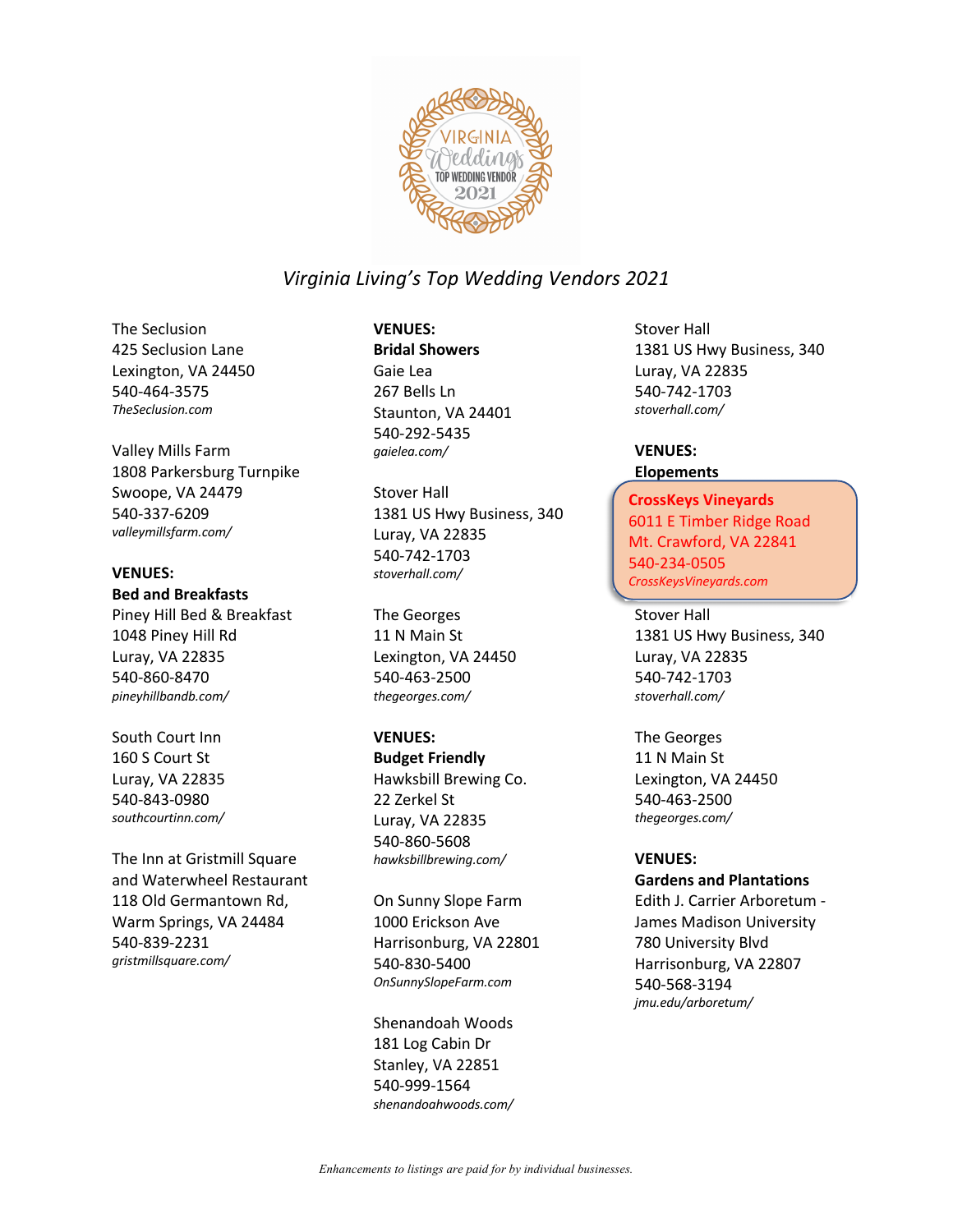

Gaie Lea 267 Bells Ln Staunton, VA 24401 540-292-5435 *gaielea.com/*

Stover Hall 1381 US Hwy Business, 340 Luray, VA 22835 540-742-1703 *stoverhall.com/*

#### **VENUES:**

### **Golf and Country Clubs**

Heritage Oaks 680 Garbers Church Rd Harrisonburg, VA 22801 540-442-6502 *heritageoaksgolf.com*

Shenandoah Lodge and Athletic Club 180 Bald Eagle Dr Lake Frederick, VA 22630 540-699-3232 *mytrilogylife.com/lakefrederick/*

Shenandoah Valley Golf Club 134 Golf Club Circle Front Royal, VA 22630 540-636-4653 *shenandoahvalleygolfclub.com/*

**VENUES: Hotels and Resorts** Hotel Laurance 2 S Court St Luray, VA 22835 540-742-7060 *hotellaurance.com/*

The Blackburn Inn 301 Greenville Ave Staunton, VA 24401 540-712-0601 *blackburn-inn.com/*

The Omni Homestead Resort 7696 Sam Snead Hgwy Hot Springs, VA 24445 888-796-5838 *TheHomestead.com*

#### **VENUES:**

**Large Parties (200+)** Big Spring Farm 104 Fredericksburg Road Lexington, VA 24450 703-244-4068 *BigSpringVA.com*

Gaie Lea 267 Bells Ln Staunton, VA 24401 540-292-5435 *gaielea.com/*

Stover Hall 1381 US Hwy Business, 340 Luray, VA 22835 540-742-1703 *stoverhall.com/*

## **VENUES:**

**Museums** Museum of the Shenandoah Valley 901 Amherst St Winchester, VA 22601 888-556-5799 *themsv.org/*

Stelle Rose at Staunton **Stelle Rose at Staunton Station** Station 36 Middlebrook Ave 36 Middlebrook Ave Staunton, VA 24401 Staunton, VA 24401 540-490-4437 540-490-4437 *stellerose.com/stellerose.com/*

Woodrow Wilson Presidential Library and Museum 20 N Coalter Street Staunton, VA 24401 540-885-0897 ext. 104 *WoodrowWilson.org*

#### **VENUES:**

**Rehearsal Dinners** Big Spring Farm 104 Fredericksburg Road Lexington, VA 24450 703-244-4068 *BigSpringVA.com*

Stover Hall 1381 US Hwy Business, 340 Luray, VA 22835 540-742-1703 *stoverhall.com/*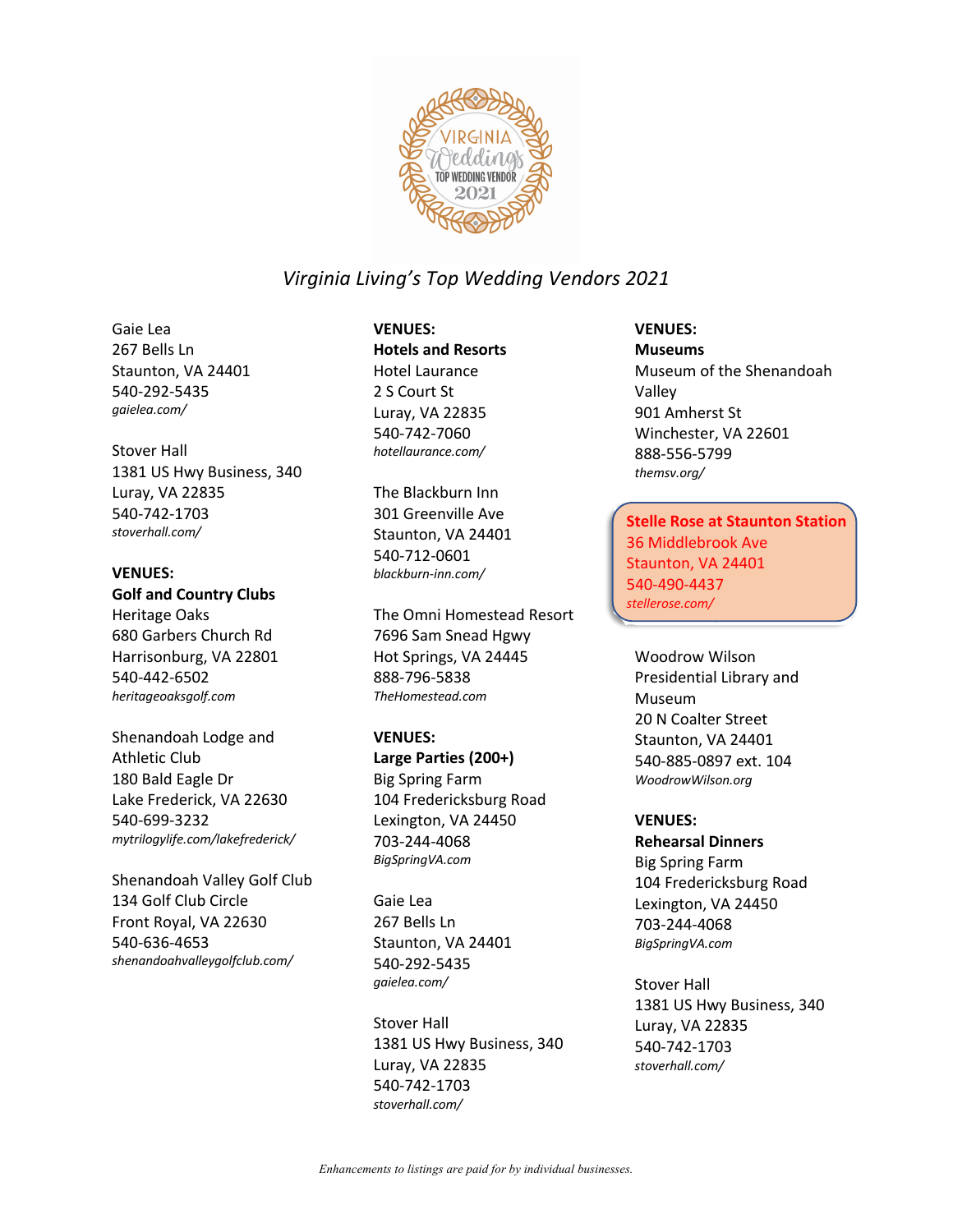

The Georges 11 N Main St Lexington, VA 24450 540-463-2500 *thegeorges.com/*

#### **VENUES:**

#### **Restaurants**

Mimslyn Inn 401 W Main St Luray, VA 22835 540-743-5105 *mimslyninn.com/*

Moonshadows Restaurant **Moonshadows Restaurant** 132 E Main St 132 E Main St Luray, VA 22835 Luray, VA 22835 540-743-1911 540-743-1911 *moonshadowsonmain.com/ moonshadowsonmain.com*

The Inn at Gristmill Square and Waterwheel Restaurant 118 Old Germantown Rd Warm Springs, VA 24484 540-839-2231 *gristmillsquare.com/*

#### **VENUES:**

**Small Parties (0-75)** Hawksbill Brewing Co. 22 Zerkel St Luray, VA 22835 540-860-5608 *hawksbillbrewing.com/*

The Georges 11 N Main St Lexington, VA 24450 540-463-2500 *thegeorges.com/*

The Seclusion 425 Seclusion Lane Lexington, VA 24450 540-464-3575 *TheSeclusion.com*

### **VENUES:**

**Waterfront** Brenwood Lake Weddings 245 Log Cabin Drive Stanley, VA 22851 540-244-9262 *www.brenwoodlakeweddings.com*

Bryce Resort 1982 Fairway Dr Basye, VA 22810 540-856-2121 *bryceresort.com*

Gaie Lea 267 Bells Ln Staunton, VA 24401 540-292-5435 *gaielea.com/*

#### **VENUES:**

**Wineries** Barren Ridge Vineyards 984 Barren Ridge Rd Fishersville, VA 22939 540-248-3300 *barrenridgevineyards.com/*

CrossKeys Vineyards **CrossKeys Vineyards** 6011 E Timber Ridge Road Mt. Crawford, VA 22841 540-234-0505 540-234-0505 *crosskeysvineyards.com/ CrossKeysVineyards.com*

Wisteria Vineyard 1126 Marksville Rd Stanley, VA 22851 540-742-1489 *wisteriavineyard.com/*

### **WEDDING PROFESSIONALS: Bridal Shows**

Bridal Impressions 4080 Evelyn Byrd Ave Harrisonburg, VA 22801 540-564-9622 *Bridal-Impressions.com*

Michelle Myers - Winchester Bridal Expo Winchester, VA 540-539-8483 *michellesmainevent.com/*

The Shenandoah Valley Wedding Expo 710 South Main St Harrisonburg, VA 22801 540-412-7472 *myshenandoahvalleywedding.com/*